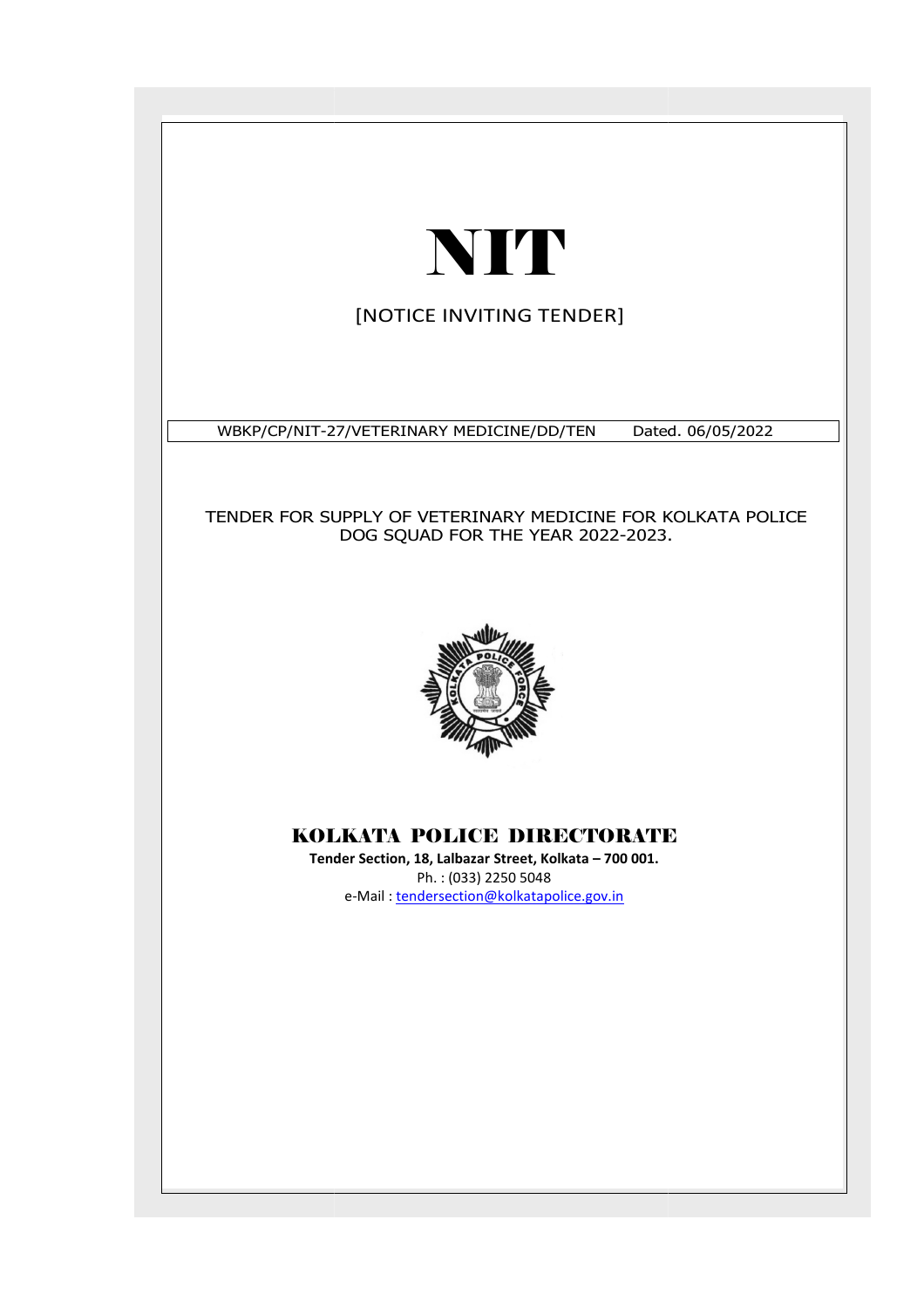### **TABLE OF CONTENTS**

| $PART - A$       |       |     | 4  |  |
|------------------|-------|-----|----|--|
|                  | ı.    |     |    |  |
|                  | П.    |     |    |  |
|                  | Ш.    |     |    |  |
|                  |       | 1.  |    |  |
|                  |       | 2.  |    |  |
|                  |       | 3.  |    |  |
|                  |       | 4.  |    |  |
|                  |       | 5.  |    |  |
|                  |       | 6.  |    |  |
|                  |       | 7.  |    |  |
|                  |       | 8.  |    |  |
|                  |       | 9.  |    |  |
|                  | IV.   |     |    |  |
|                  |       | 1.  |    |  |
|                  |       | 2.  |    |  |
|                  |       | 3.  |    |  |
|                  |       | 4.  |    |  |
|                  |       | 5.  |    |  |
|                  |       | 6.  |    |  |
|                  |       | 7.  |    |  |
|                  |       | 8.  |    |  |
|                  |       | 9.  |    |  |
|                  |       | B)  |    |  |
|                  |       | 10. |    |  |
|                  |       | 11. |    |  |
|                  |       | 12. |    |  |
|                  |       | 13. |    |  |
|                  |       | 14. |    |  |
|                  |       | 15. |    |  |
|                  | v.    |     |    |  |
|                  | VI.   |     |    |  |
|                  | VII.  |     |    |  |
|                  | VIII. |     |    |  |
|                  | IX.   |     |    |  |
|                  |       |     |    |  |
| $PART - B$       |       |     | 10 |  |
|                  | Т.    |     |    |  |
|                  |       |     |    |  |
| <b>ANNEXURES</b> |       |     | 11 |  |
|                  |       |     |    |  |
|                  |       |     |    |  |
|                  |       |     |    |  |
|                  |       |     |    |  |
|                  |       |     |    |  |
|                  |       |     |    |  |
|                  |       |     |    |  |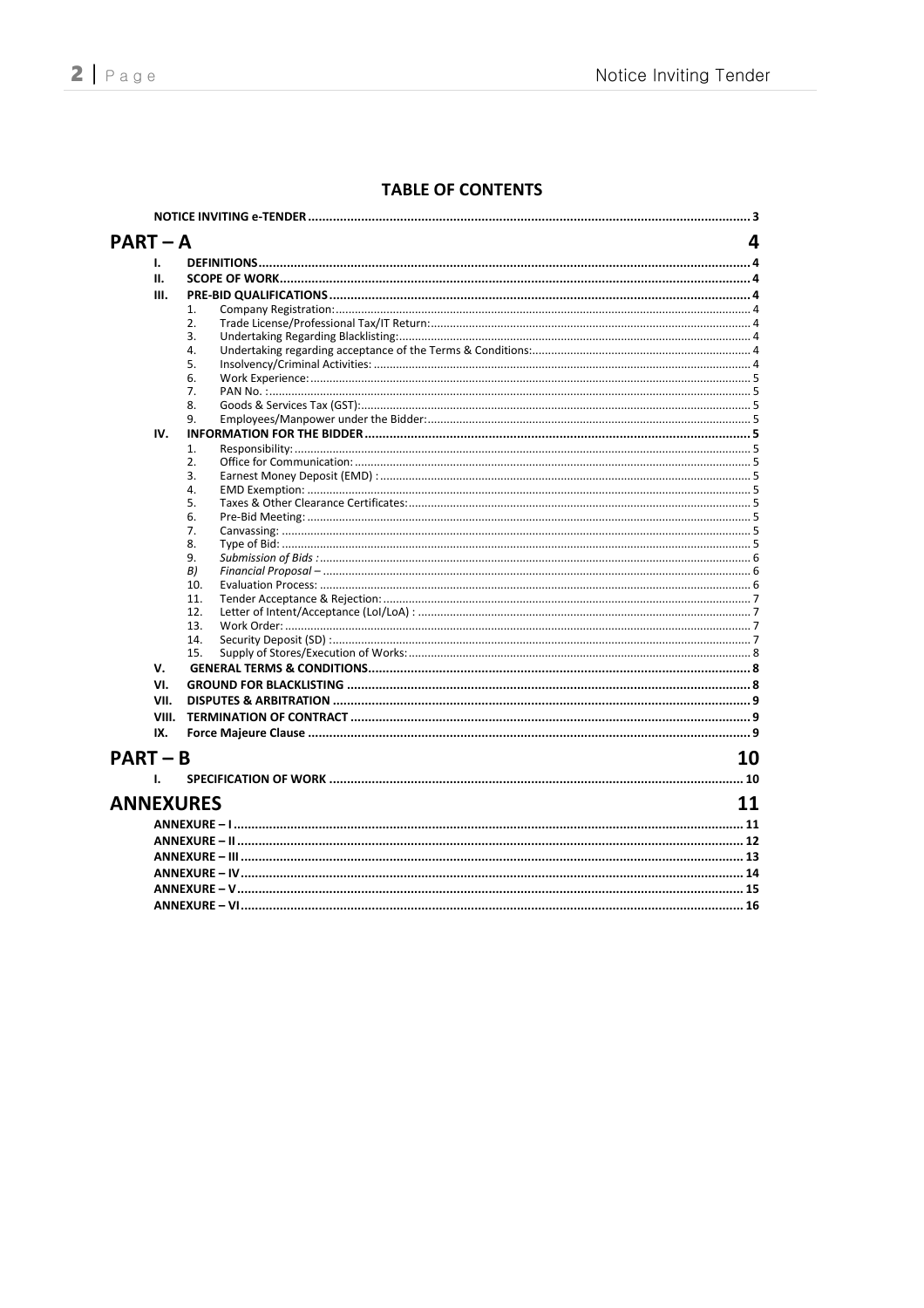#### **NOTICE INVITING E-TENDER**

Sealed Tenders are invited by the **Commissioner of Police, Kolkata** from the bonafide contractors having working experience in similar type of work etc **for supply of Veterinary Medicine (BRAVECTO) for Kolkata Police Dog Squad for the year 2022-2023**.

The detailed Tender document can be downloaded from http://www.kolkatapolice.gov.in.

| <b>Name of Work</b>                                                   | Tender for supply of Veterinary Medicine (Bravecto)<br>Composition:- Fluralaner for Kolkata Police Dog Squad for the<br>vear 2022-2023 |                     |  |  |
|-----------------------------------------------------------------------|----------------------------------------------------------------------------------------------------------------------------------------|---------------------|--|--|
| Quantity                                                              | 01(one) Project.                                                                                                                       |                     |  |  |
| <b>Estimated Cost</b>                                                 | Rs. 3,45,600/- (Rupees Three Lakh Forty Five Thousand and Six<br>Hundred) only                                                         |                     |  |  |
| <b>Earnest Money Deposit</b>                                          | Rs. 7,000/-(Rupees Seven thousand) only through demand<br>draft. No alternative will be accepted.                                      |                     |  |  |
| Date of Uploading of NIT Documents<br><b>Online (Publishing Date)</b> | 06.05.2022 at 12.30 hrs.                                                                                                               |                     |  |  |
| <b>Bid submission Closing Date</b>                                    | 09.06.2022 at 15.00 hrs.                                                                                                               |                     |  |  |
| <b>Technical Bid opening Date &amp; Time</b>                          | 10.06.2022 at 12.30 hrs.                                                                                                               |                     |  |  |
| Type of Bid                                                           | <b>Two bid systems</b> (Technical & Financial Bid).                                                                                    |                     |  |  |
| Delivery Period                                                       | 120 days from the date of issuance of Work/Supply Order.                                                                               |                     |  |  |
| Validity of Offers                                                    | 365 days from the date of opening of Financial Bid.                                                                                    |                     |  |  |
| <b>Tender Opening Location</b>                                        | Office of the Commissioner of Police, Kolkata.<br>18, Lalbazar Street, Kolkata - 700 001.                                              |                     |  |  |
|                                                                       | Tender Section-                                                                                                                        | On any working day  |  |  |
|                                                                       | 18, Lalbazar street, Kolkata - 700 001.                                                                                                | during office hours |  |  |
| <b>Contact Details -</b>                                              | (10:00 hrs. to 17:30<br>(Ground floor of Kolkata Police Hqrs.)                                                                         |                     |  |  |
|                                                                       | hrs.)<br>Phone: (033) 2250 5048,                                                                                                       |                     |  |  |
|                                                                       | e-Mail - tendersection@kolkatapolice.gov.in                                                                                            |                     |  |  |

**Bidders are requested to read the instruction carefully before submission of Tender.** 

Sd/ for Commissioner of Police, Kolkata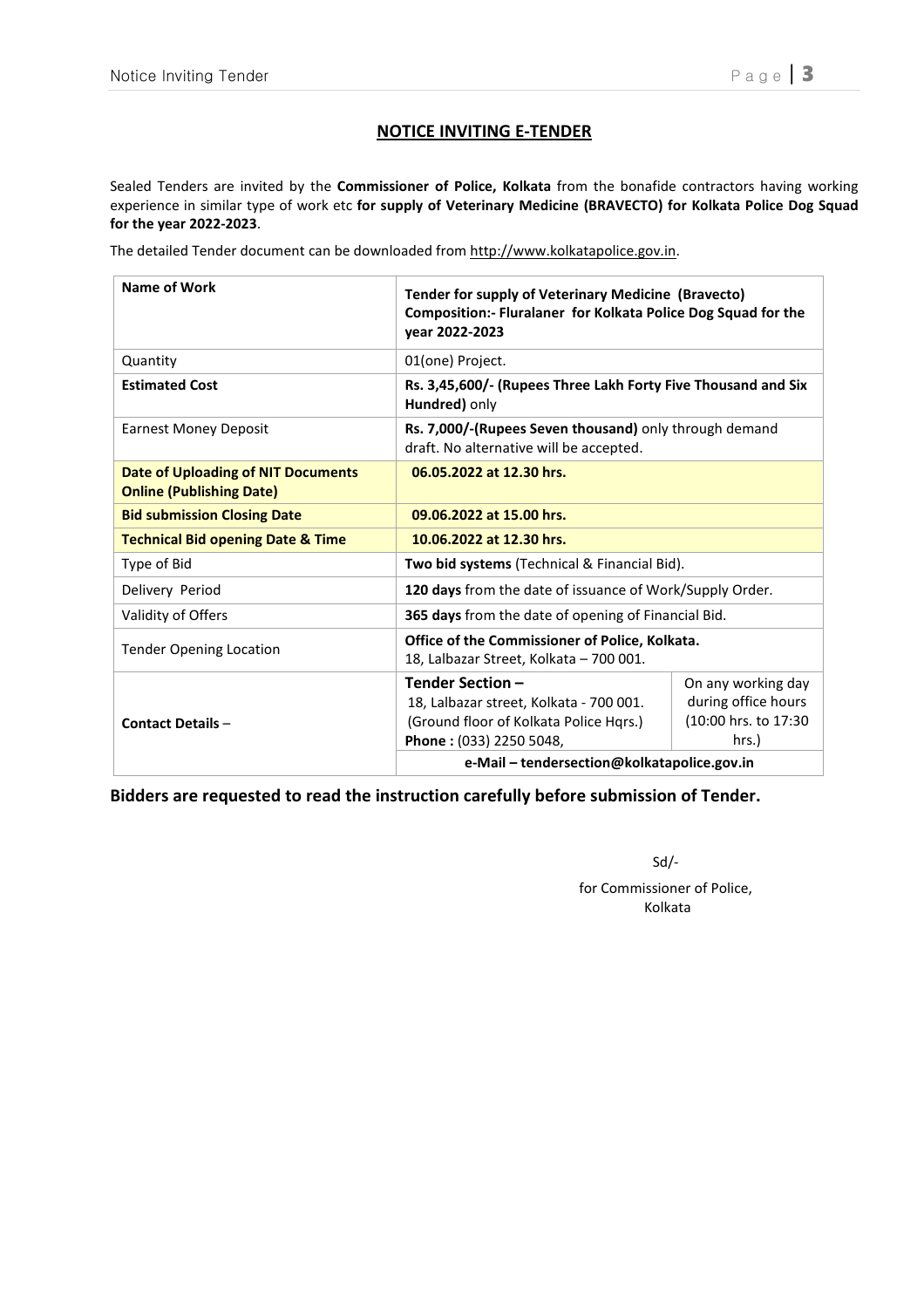# PART – A

#### **I. DEFINITIONS**

- i) **"Bidder"** means a bidder/firm/agency who has responded to this Tender Document by submitting his Technical and Financial Proposal.
- ii) **"Contract"** means the contract signed between the Kolkata Police and the successful bidder pursuant to the tender document herein.
- iii) **"Contract Price"** means the price to be paid to the Contractor for providing the intended solution, in accordance with the Contract.
- iv) **"Contractor"** means the successful Bidder whose bid to perform the Contract has been accepted by Kolkata Police and is named as such in the Letter of Intent (LoI)/Letter of Acceptance (LoA).
- v) **"Government"** means the Government of West Bengal.
- vi) **"Party"** means Kolkata Police or the Contractor, as the case may be, and "Parties" means both of them.
- vii) **''Services''** means the work to be performed by the contractor including the supply of related accessories, transportation, insurance, customization, commissioning, training, technical support, maintenance, repair, and other services necessary for proper operation of the intended equipment to be provided by the contractor and as specified in the Contract.

#### **II. SCOPE OF WORK**

**1) Kolkata Police invites a tender for supply of Veterinary Medicine (Bravecto) for Kolkata Police Dog Squad for the year 2022-2023**.

#### **III. PRE-BID QUALIFICATIONS**

#### 1. **Company Registration:**

The responding Bidder should be registered under statutes of India. The organization should be of repute and be incorporated/registered in India.

#### 2. **Trade License/Professional Tax/IT Return:**

The responding Bidder should have valid Trade License issued by the competent authority for similar type of works and also valid Professional Tax Certificate & Income Tax Clearance Certificate.

#### 3. **Undertaking Regarding Blacklisting:**

- a) The bidder should not have been blacklisted by any Central/State Government/Public Sector Undertaking for the tendered item and/or any other item. An undertaking in this regard should be submitted by the bidder in the form of affidavit (Annexure-III), otherwise the bid shall be summarily rejected.
- b) If the selected firm is found/detected Blacklisted by any Central/State Government/Public Sector Undertaking (for the tendered item or any other item) at any stage of procurement process, the acceptance of the selected firm and/or the supply order etc., if issued would be treated as cancelled and the contract in whole will be terminated with immediate effect without any intimation to the concerned firm.
- c) In this case the EMD/SD will be forfeited and the Commissioner of Police, Kolkata reserves the right to initiate the proceedings against the selected vendor. In this regard, the Commissioner of Police, Kolkata reserves the right to select the second lowest (L2) vendor for supply of the tendered item. The decision taken by Kolkata Police authority in the matter will be treated as full & final in this regard. The bidders will have to furnish an undertaking in this matter in the form as given in Annexure-III.

#### 4. **Undertaking regarding acceptance of the Terms & Conditions:**

The bidders shall have to submit an undertaking regarding acceptance of the Terms & Conditions of the NIT in Annexure-I.

#### 5. **Insolvency/Criminal Activities:**

- In case of partnership/other firm –
- a) None of the partners/owner should be insolvent, in receivership, bankrupt or being wound up and their affairs are not being administered by the Court or a judicial officer, their business activities have not been suspended and subjected to any legal proceedings.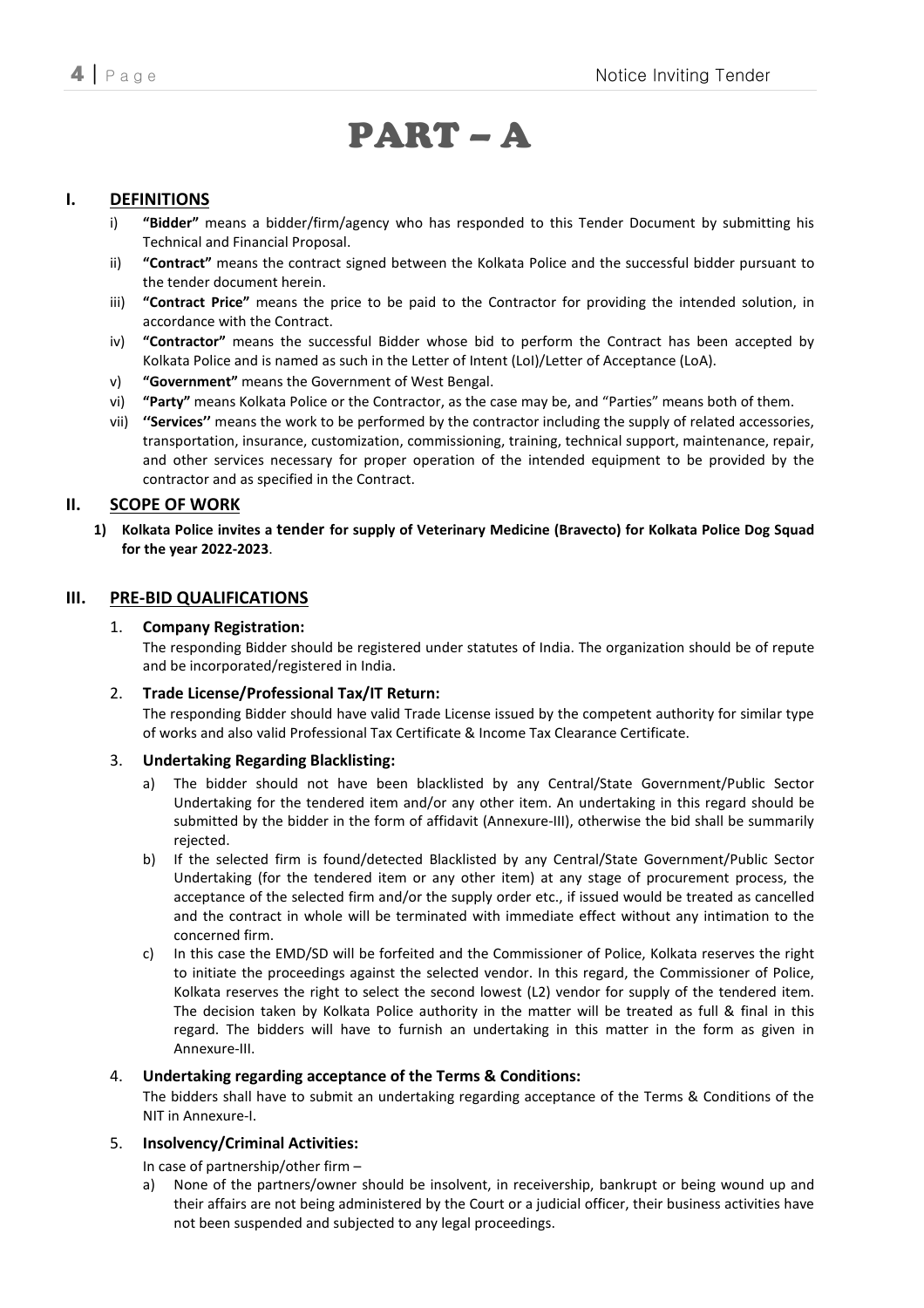- b) None of the partners/owner should have been convicted of any criminal offence related to professional conduct or of the making of false statement or misrepresentation as to their qualifications.
- c) The act of the breach of performance of the contract by any of the partners shall be binding on the firm.
- d) The bidder shall be construed to mean the prime bidder and all clauses as are applicable to a bidder shall also be applicable to the prime bidder.

#### 6. **Work Experience:**

The Bidder is desirable to have experience in the relevant field for at least last 3 (three) years.

#### 7. **PAN No. :**

The bidder should have in its name PAN (Permanent Account Number) with Income Tax authority in India.

#### 8. **Goods & Services Tax (GST):**  The bidder should have Goods & Services Tax Identification Number (GSTIN) in India in its name.

#### 9. **Employees/Manpower under the Bidder:**

The bidders are desirable to have sufficient no. of technically qualified support staff on their roles. *A declaration in this respect has to be submitted*.

#### **IV. INFORMATION FOR THE BIDDER**

#### 1. **Responsibility:**

It is the responsibility of the Bidders to submit the bid in the formats given and as per the terms & conditions of the tender documents. In the event of any doubt regarding the terms & conditions/ formats, the bidder concerned may seek clarifications from the authorized offices of Kolkata Police mentioned on Page.3 of this document. If required Kolkata Police may issue corrigendum during this tender period.

#### 2. **Office for Communication:**

The Bidder is desirable to have an office in West Bengal and service delivery centre at Kolkata. The Bidder should mention in detail their support infrastructure including Address, Contact Phone No., Fax No., e-Mail ID etc. and modalities by which fast response to maintenance calls and minimum downtime will be ensured.

#### 3. **Earnest Money Deposit (EMD) :**

Intending bidder has to deposit the Earnest Money **Rs. 7,000/- (Rupees Seven thousand)** through online submission. No alternative will be accepted. **Annexure-II** may be referred for this purpose.

#### 4. **EMD Exemption:**

Firms registered as a Small Scale Industry/MSME/NSIC/C&SSI Department, West Bengal may, however, be exempted from depositing Earnest Money on production of satisfactory documents in support of their claim.

#### 5. **Taxes & Other Clearance Certificates:**

- a) All bidders shall have to submit copy of the valid **Trade License**, **GSTIN** and **Professional Tax** along with tender on West Bengal e-Tender portal. **Tenders received without such certificates will not be considered.**
- b) Any claim of GST or any other prevalent Taxes & Duties, if applicable, should be clearly mentioned against the rate of item. The amount of such taxes & duties, if required should be shown separately.

#### 6. **Pre-Bid Meeting:**

Pre-bid Meeting may be arranged, if required in Lalbazar, Kolkata Police Headquarters with the interested bidders. Bidder can send their queries through e-mail to Tender Section, KPD (tendersection@kolkatapolice.gov.in). **Participation in the Pre-Bid Meeting will be limited to two persons per bidder along with valid authorization.** 

#### 7. **Canvassing:**

Any attempt of canvassing on the part of the bidders will render their tender liable to rejection summarily.

#### 8. **Type of Bid:**

The tender shall comprise of two bid systems namely – (i) **Fee/PreQual/Technical** & (ii) **Finance**, which the bidders have to submit separately through the portal https://wbtenders.gov.in online.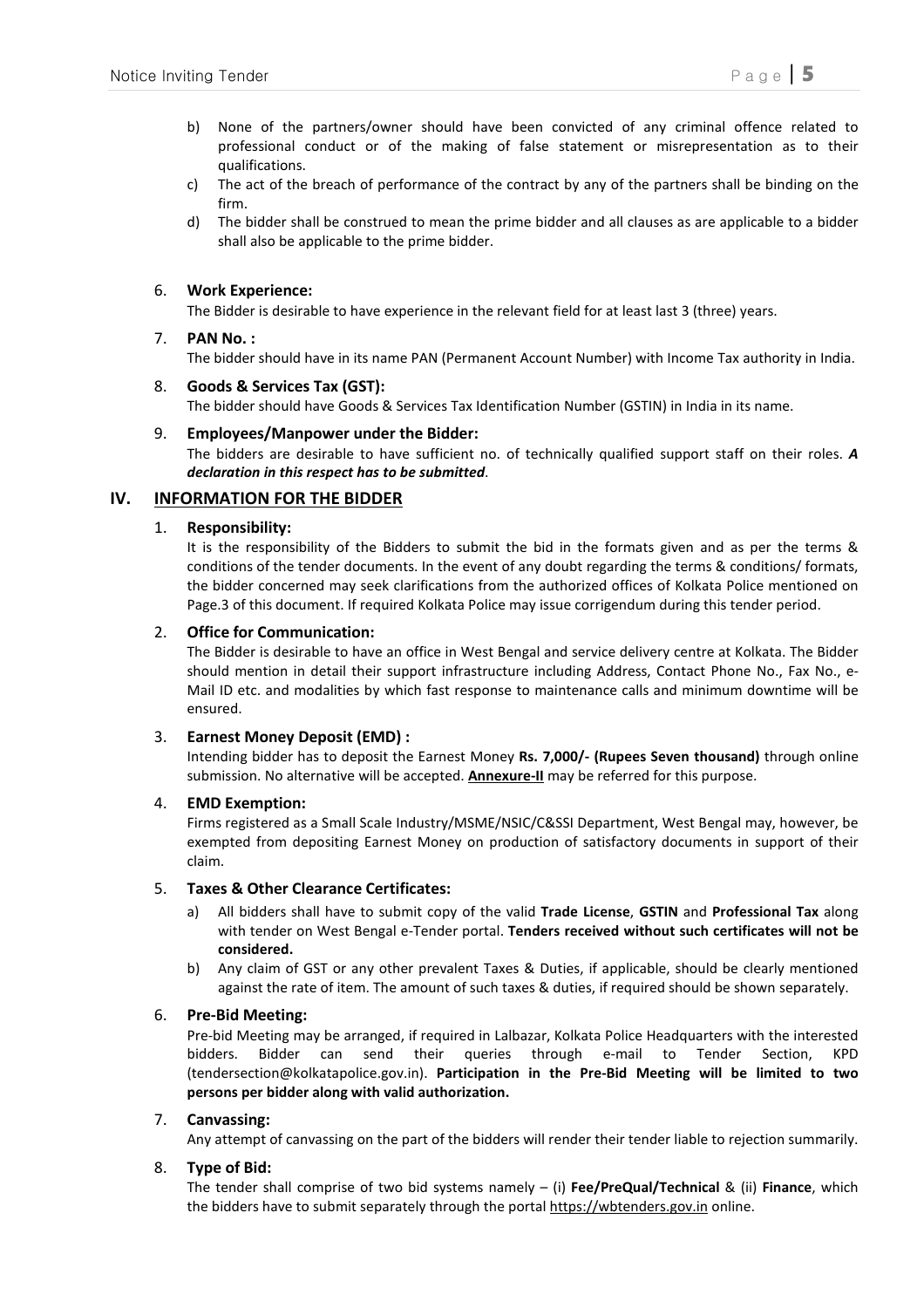#### 9. *Submission of Bids :*

*Tenders are to be submitted online within the prescribed date & time using the Digital Signature Certificate (DSC).* 

- A) Technical Proposal Following technical details need to be submitted :
- i) EMD/Exemption Certificate (Demand Draft/NSIC/MSME certificates),
- ii) NIT (i.e. scanned copy of NIT duly signed with company stamp),
- iii) Technical Documents (i.e. Compliance of Technical Specifications, Product Catalogue/Brochure etc.),

iv) Other Important Documents (OID) – The following documents must be uploaded, otherwise bids could not be submitted online:

| SI.No.      | Category<br><b>Name</b>     | Sub-Category<br><b>Description</b>                                      | Detail(s)                                                                                                                                                                                                           |
|-------------|-----------------------------|-------------------------------------------------------------------------|---------------------------------------------------------------------------------------------------------------------------------------------------------------------------------------------------------------------|
| A.          | Certificate(s)              | Certificate(s)                                                          | GSTIN.<br>PAN.<br>P Tax (Challan)<br>Latest IT Return.<br><b>Valid Drug License</b>                                                                                                                                 |
| <b>B.</b>   | <b>Company</b><br>Detail(s) | <b>Company Detail</b>                                                   | Trade License for similar nature of work.<br>Partnership Firm (Partnership Deed, Trade License)<br>Ltd. Company (Incorporation Certificate, Trade<br>License)<br>Society (Society Registration Copy, Trade License) |
| $C_{\cdot}$ | Credential                  | Credential                                                              | Documents of Credential in the form of work<br>completion certificates & payment certificates of<br>executing similar nature of works.                                                                              |
| D.          | <b>Undertaking</b>          | <b>Undertaking reg.</b><br>Blacklisting/<br><b>Acceptance of</b><br>T&C | Undertaking to be submitted as per Annexure $-$ III.<br>Undertaking regarding acceptance of Terms &<br>$\bullet$<br>Conditions of NIT as per Annexure $-1$ .                                                        |

- v) Other Documents (i.e. which documents will not submitted in Sl. No. iv),
- vi) Checklist (as per Annexure VII).

#### *B) Financial Proposal –*

*Financial bid should be uploaded under the cover named "Financial Bid" containing in the separate envelope.* 

a) The bidder is to quote the rate through computer printed sheet in the separate envelope named "Financial Bid". The Total price shall be quoted in the space earmarked for the same. GST needs to be mentioned separately in the financial bid.

b) Only downloaded copy of the above document is to be uploaded duly digitally signed by the bidder.

#### 10. **Evaluation Process:**

#### A) **Opening of Technical Proposal** –

- i) A Committee comprising of senior officers of Kolkata Police will open and assess the Technical bid of the Tender.
- ii) Cover for technical documents will be opened. Decrypted (transformed into readable formats) documents will be downloaded & handed over to the "Tender/Technical Committee". If there is any deficiency in the documents the tender will summarily be rejected.
- iii) **Bidders are requested to remain present with the identical hard copies of the documents which were uploaded by them at the time of submitting of the bid personally on the day of opening of Technical Bid so that those can be checked in case of any confusion such as illegibility (OPTIONAL).**
- iv) During evaluation the committee may summon the bidders & seek clarification/ information or additional documents or original hard copy of any of the documents already submitted.
- v) If any bidder fails to produce the original hard copies of the documents on demand of the "Tender Committee" within a specified time frame and if any deviation is detected in the hard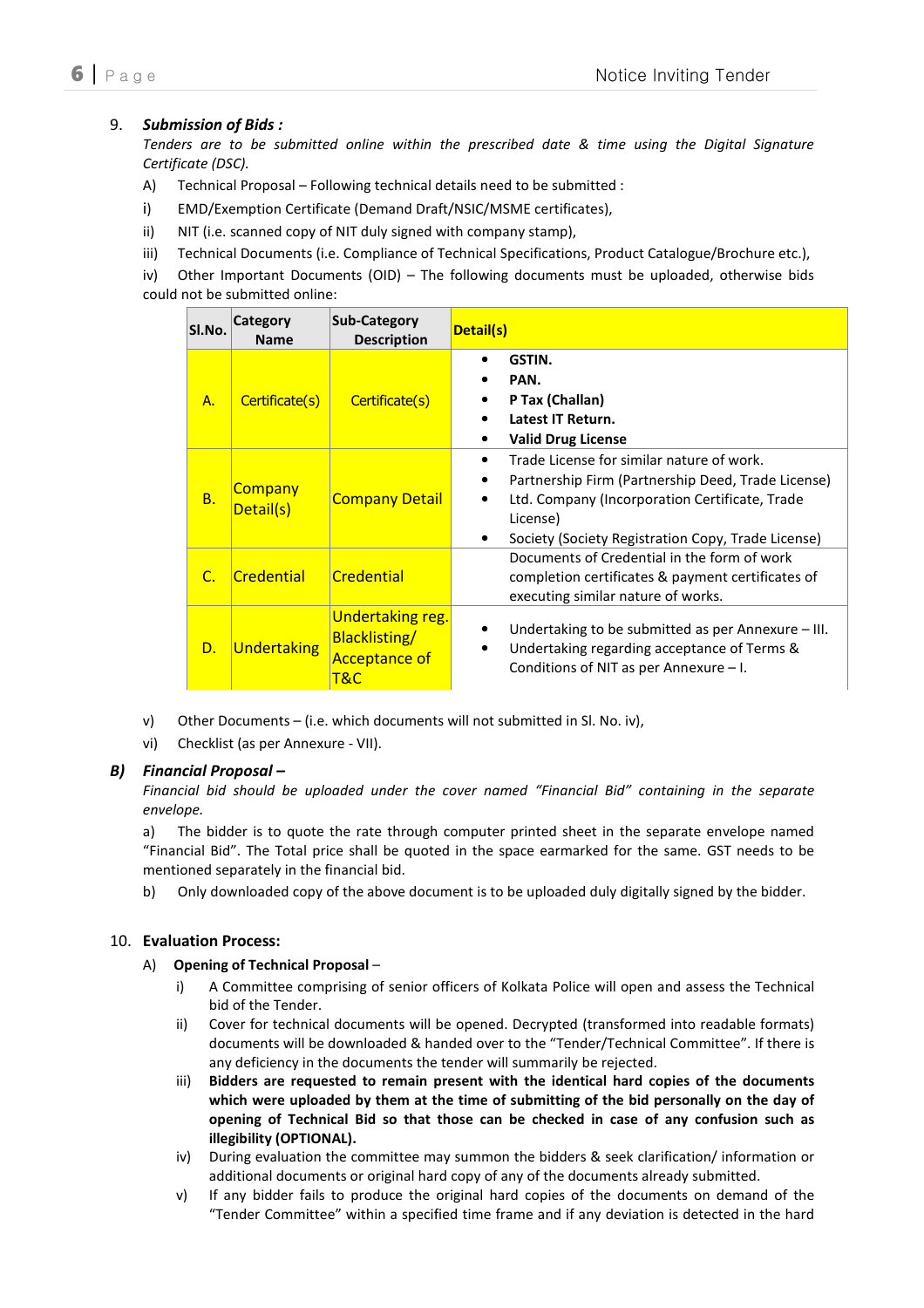copies from the uploaded soft copies, it may be treated as submission of false documents by the bidder and action may be referred to the appropriate authority for prosecution as per relevant law.

#### B) **Opening of Financial Proposal** –

The Financial bids of technically qualified bidders only will be considered for financial bid evaluation. Lowest financial bid will be designated as L1. Second lowest as L2 and so on.

#### 11. **Tender Acceptance & Rejection:**

The following considerations shall be taken into account while evaluating the bids –

- i) **Whether the service offered are as per the requisite tender specifications in the document.**
- **ii) Whether the bidder has submitted all the information/documents as required to be submitted along with the Bid.**
- **iii) Bidders with variance/contradiction between Technical Bid and Financial Bid will be liable for rejection.**
- **iv) Bidders submitting incomplete information, subjective and conditional offers as well as partial offers will be liable for rejection.**
- **v) Tenders with the Technical Bid not containing EMD amount/EMD exemption certificates will be summarily rejected.**
- **vi) In addition to the above rejection criteria, if there is non-compliance of any of the other clauses of this Tender Document, the tender is liable for rejection.**
- **vii) The bidder who will submit the maximum discount on maximum retail price of each medicine will be selected as lowest one bidder.**
- **viii) Bidders are requested to supply authentic branded veterinary medicines to Kolkata Police Dog Squad and Kolkata Mounted Police.**
- **ix) The veterinary medicines supplied by the selected bidder will be checked and verified by veterinary doctor of Kolkata Police Dog Squad and Kolkata Mounted Police and medicines must be take back by the bidder if veterinary doctor submit adverse report about the compositions of the supplied medicines.**
- **x) Medicines will be ordered as per requirements of Kolkata Police. Medicines may be ordered on daily basis or weekly basis or monthly basis. Kolkata Police will not stock the veterinary medicines, but if necessary, then that will be decided by the veterinary doctor of Kolkata Police Dog Squad and Kolkata Mounted Police.**
- **xi) Medicines must be supplied by the selected bidder within 24 hours of the work order issued by Kolkata Police. The delivery should be done to Dog Squad K.P and K.M.P units as per requisition.**
- **xii) Bills will be released as per approved fund by the government.**
- **Xiii) Requirement of Valid Drug License is compulsory for medicine supply.**

#### 12. **Letter of Intent/Acceptance (LoI/LoA) :**

- i) On completion of Tender formalities, Letter of Intent (LoI) / Letter of Acceptance (LoA) will be issued in favour of the selected bidder (L1).
- ii) The instant tender accepted rate of the tendered items will remain valid for 01 (one) year from the date of issuance of LoI/LoA.
- iii) Commissioner of Police, Kolkata reserves the right for placement of work order at any time during the validity period of the tender and the contractor will be bound to execute the work as per accepted rate.

#### 13. **Work Order:**

Work order will be issued subsequently after completion of required formalities.

#### 14. **Security Deposit (SD) :**

i) The contractor shall have to deposit a sum equivalent to **3%** of the total value of the Work Order (excluding admissible Taxes/GST) as Security Deposit in the form of Bank Guarantee/Bank Deposit Receipt, National Savings Certificate issued by the Post Office (P.O.) duly pledged in favour of the Commissioner of Police, Kolkata or in a Savings Bank Pass Book pledged to the Commissioner of Police, Kolkata or in Government Securities endorsed to the Commissioner of Police, Kolkata or FDR (of Nationalized Bank) valid till the expiry of the warranty period and to furnish an undertaking in the prescribed form **(Annexure-IV)** and also execute an agreement within 10 days from the date of issue of the Work Order failing which the Letter of Acceptance (LoA)/Work Order may liable to be cancelled.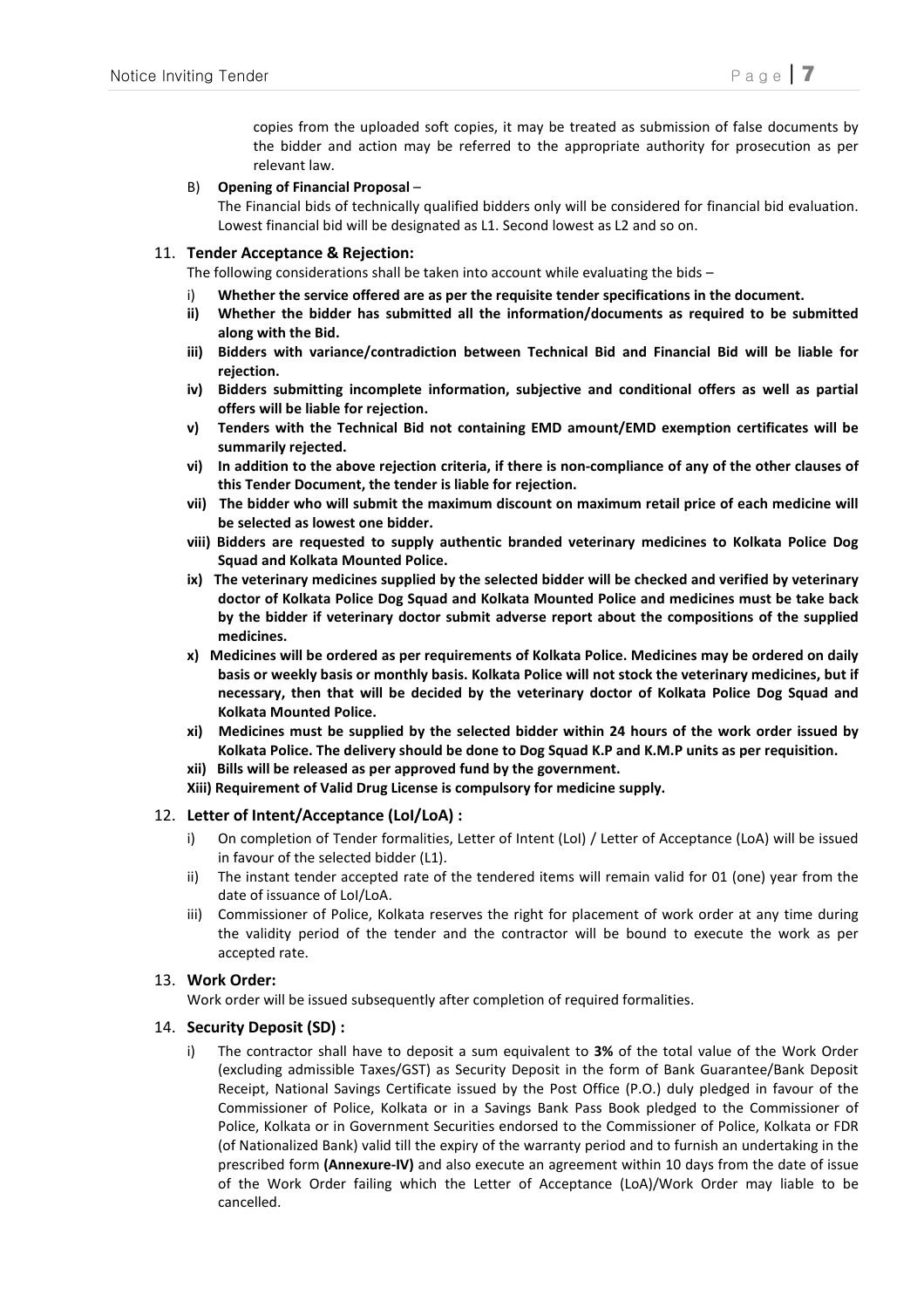- ii) The Security Deposit will be released after completion of the whole project i.e. after satisfactory completion of the tenders period. **Security Deposit will not carry any interest.**
- iii) In the event of the contractor fails to make Security Deposit, Commissioner of Police, Kolkata may, at his discretion, forfeit the earnest money (EMD) lodged with this tender and cancel the LoI/LoA.

#### 15. **Supply of Stores/Execution of Works:**

- i) The Contractor shall be liable to supply/execute the tendered item as per agreement mutually agreed upon against placement of order of supply from time to time by the Commissioner of Police, Kolkata within the time specified in the respective order. The Commissioner of Police, Kolkata reserves the right for placement of Supply/Firm Order at any time during the validity period of the LoI and the Contractor is bound to do the service as per accepted rate of the respective tender.
- ii) If the Contractor by any cause, other than his own neglect or default, be prevented or delayed from to do the service as aforesaid, the periods provided in clause may be extended by the Commissioner of Police, Kolkata on being satisfied that reasonable grounds exist for such delay.

#### **V. GENERAL TERMS & CONDITIONS**

- 1) It should be noted that the Contractor will be selected purely on "PROVISIONAL BASIS".
- 2) Any attempt of canvassing on the part of a bidder will render his tender liable to rejection summarily.
- 3) The Commissioner of Police, Kolkata reserves the right to accept any bid, and to annul the bid process and reject all bids at any time, without assigning any reason, prior to placement of supply order/ signing of contract, without thereby incurring any liability to the affected Bidder or any obligation to inform the affected Bidder of the grounds thereof.
- 4) This contract shall not be sublet either wholly or partly without the written permission of the Commissioner of Police, Kolkata and on breach of this provision the Commissioner of Police, Kolkata may cancel the contract and forfeit the Security Deposit and the Contractor shall have no claim for loss thereby resulting to him on any account whatsoever.
- 5) Any breach by the Contractor of any of the terms of the contract, the Commissioner of Police, Kolkata may, in addition to recovering any loss to sustain, terminate the contract on seven (07) days notice to the Contractor. The decision of the Commissioner of Police, Kolkata shall be the final on all questions as to the extent, meaning or construction of the said schedule or any descriptions, prices or other matters therein.
- 6) In the event of failure to supply the articles/execute the work according to approved commodities/ samples as agreed upon by the Contractor, the contract will be stand as cancelled.
- 7) The Commissioner of Police, Kolkata reserves the right to revise the quantity of the tendered article/item as per requirement and/or availability of fund within the validity period of tender which is 1(one) year.
- 8) The Commissioner of Police, Kolkata may accept the tender in respect of all the items tendered for, or any of them, or any part of all or any of them, by notifying the Contractor accordingly and the tender shall thereupon be considered as a tender for the quantity so accepted.
- 9) The Commissioner of Police, Kolkata reserves the right to invoke and/or cancel the Supply/Firm Order, if situation so warrants or the terms and conditions are not complied with, without assigning any reason thereto.

#### **VI. GROUND FOR BLACKLISTING**

#### **a) At the stage of competitive bidding – on the ground of :**

- i) Submitting false documents as far as the eligibility criteria are concerned,
- ii) Submission of bid which involves concealment/suppression of facts in the bids in order to influence the outcome of eligibility screening or any other stage of open bidding.
- iii) Unauthorized use of one's name or the name of any other firm for the purpose of bidding,
- iv) Withdrawal of a bid, or refusal to accept an award, or enter the contract with the Govt. without justifiable cause, after he had been adjudged as having submitted the lowest responsive bid,
- v) Refusal or failure to post the required performance security within the prescribed time, as indicated in the detailed tender notice.
- vi) Refusal to clarify in writing its Bid during post qualification within the prescribed period as contained in the detailed tender notice from receipt of the request for clarification.
- vii) Any documented unsolicited attempt to unduly influence the outcome of bidding in his favour,
- viii) All other acts that tend to defeat the purpose of competitive bidding which is contrary to financial rules of the Government e.g. habitual withdrawing from bidding except valid reasons, not complying with the requirements during bid evaluation.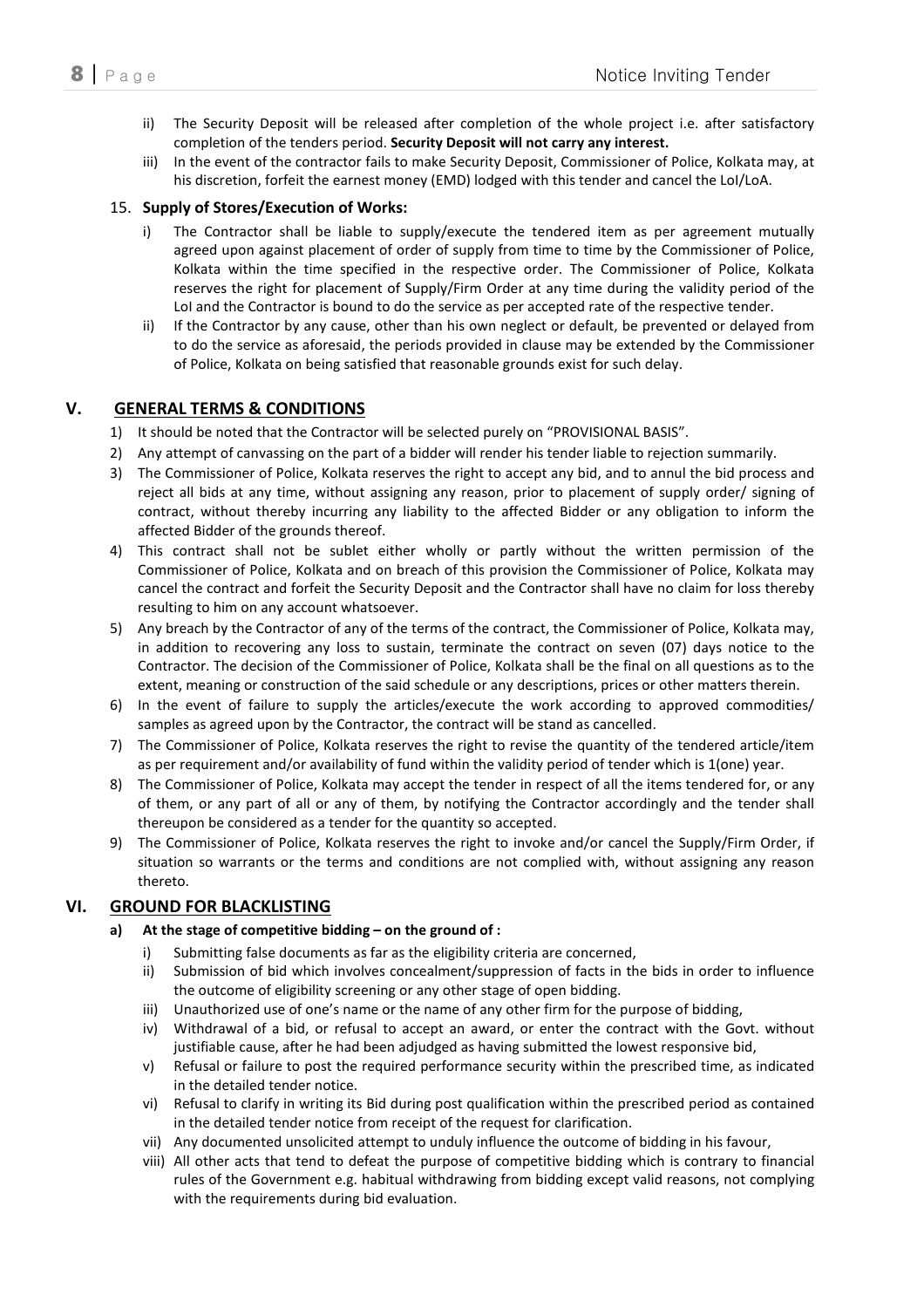#### **b) At the stage of contract implementation – on the ground of :**

- i) Failure on the part of the firm to supply items as per Supply Order/Work Order due solely to his fault or negligence within the prescribed period as mentioned in the detailed tender notice.
- ii) Failure to fully and faithfully comply with the contractual obligations without valid cause or failure to comply with any written lawful instruction of the procuring entity or its representative(s) pursuant to the implementation of the contract.
- iii) Assignment and sub-contracting of the contract or any part thereof
- iv) Unsatisfactory progress in the delivery/execution of goods/items/work in case of procurement,
- v) Supply of inferior quality of goods/service/work, as per accepted specification/sample/ specimen of item(s).
- vi) Any other reason, which the procuring entity deems it logical to include in the contract, duly agreed by the Contractor.
- vii) Failure of supply/execute within the stipulated period of time to be mentioned in the supply order/work order.

#### **VII. DISPUTES & ARBITRATION**

In case of any dispute or differences, relating to the terms of this agreement, the said dispute or difference shall be referred to the sole arbitration of Commissioner of Police, Kolkata or any other person appointed by him. The decision of the arbitrator shall be final and binding on both the parties. In the event of such arbitrator to whom the matter is referred to vacates his office on resignation or otherwise or refuses to do works or neglecting his work or being unable to act as arbitrator for any reason whatsoever, the Commissioner of Police, Kolkata shall appoint another person to act as arbitrator in the place of outgoing arbitrator and the person so appointed shall be entitled to proceed further with the reference from the stage at which it was left by the predecessor. The Bidder will have no objection in any such appointment on the ground that arbitrator so appointed is employee of Kolkata Police. The adjudication of such arbitrator shall be governed by the provision of the Arbitration and Conciliation Act, 1996, or any statutory modification or re-enactment thereof or any rules made thereof. The arbitration shall be held within the jurisdiction of Hon'ble High Court of Calcutta.

#### **VIII. TERMINATION OF CONTRACT**

Kolkata Police may without prejudice to any other remedy or right of claim for breach of contract, terminate the contract in whole or in part by giving a notice of not less than 30 days to the contractor :

- a) If the contractor (Bidder) materially fails to render any or all the services within the time period(s) specified in the contract or any extension thereof granted by Kolkata Police in writing and fails to remedy its failure within a period of thirty (30) days after receipt of the default notice form Kolkata Police.
- b) If the contractor in the judgment of Kolkata Police has engaged in corrupt or fraudulent practices in competing or in executing the contract.

#### **IX. FORCE MAJEURE CLAUSE**

The Bidder shall not be liable for forfeiture of its performance security, liquidated damages or termination for default, if the delay in performance or other failure to perform its obligations under the contract is a result of an event of Force Majeure. For purposes of the clause, "Force Majeure" means an event beyond the control of the Bidder and not involving the Bidder's fault or negligence and not foreseeable. Such events may include wars or revolutions, fires, floods, epidemics, quarantine restrictions, freight embargoes etc.

Sd/-

for Commissioner of Police, Kolkata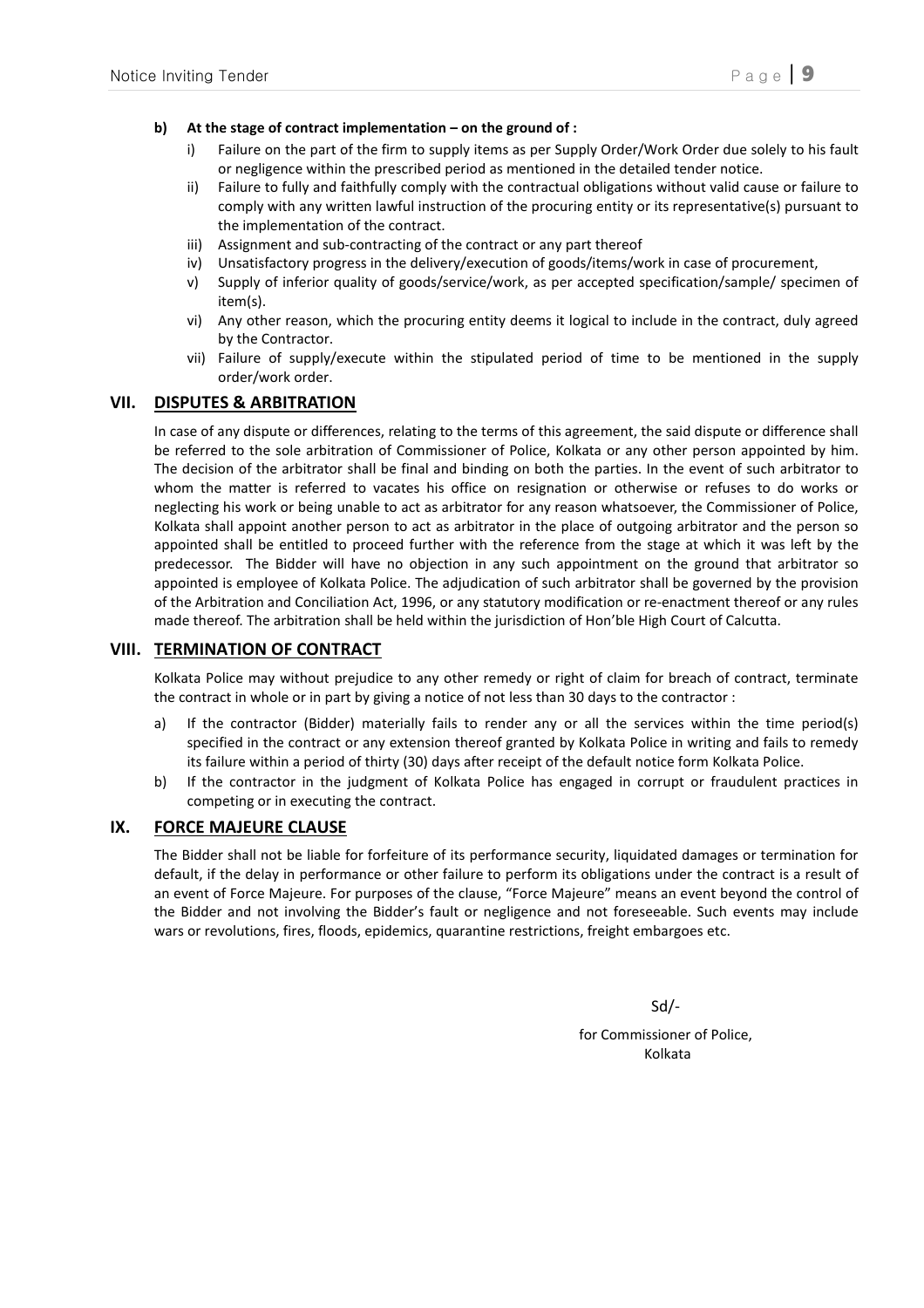# PART – B

# **I.** SPECIFICATION OF WORK

| SI.<br>No. | Name of Items                                                                                                                                                                                            | Quantity                                        | Discount on maximum retail<br>price of the medicine |
|------------|----------------------------------------------------------------------------------------------------------------------------------------------------------------------------------------------------------|-------------------------------------------------|-----------------------------------------------------|
|            | Veterinary Medicine (BRAVECTO) for Kolkata<br>Police Dog Squad for the year 2022-2023.<br>Composition: - Fluralaner<br>Presentation: - Tab 112.5 Mg, Tab 250 Mg, Tab 500<br>Mg, Tab 1000 Mg, Tab 1400 Mg | for 48 Dogs<br>(Four Quarters of<br>every year) |                                                     |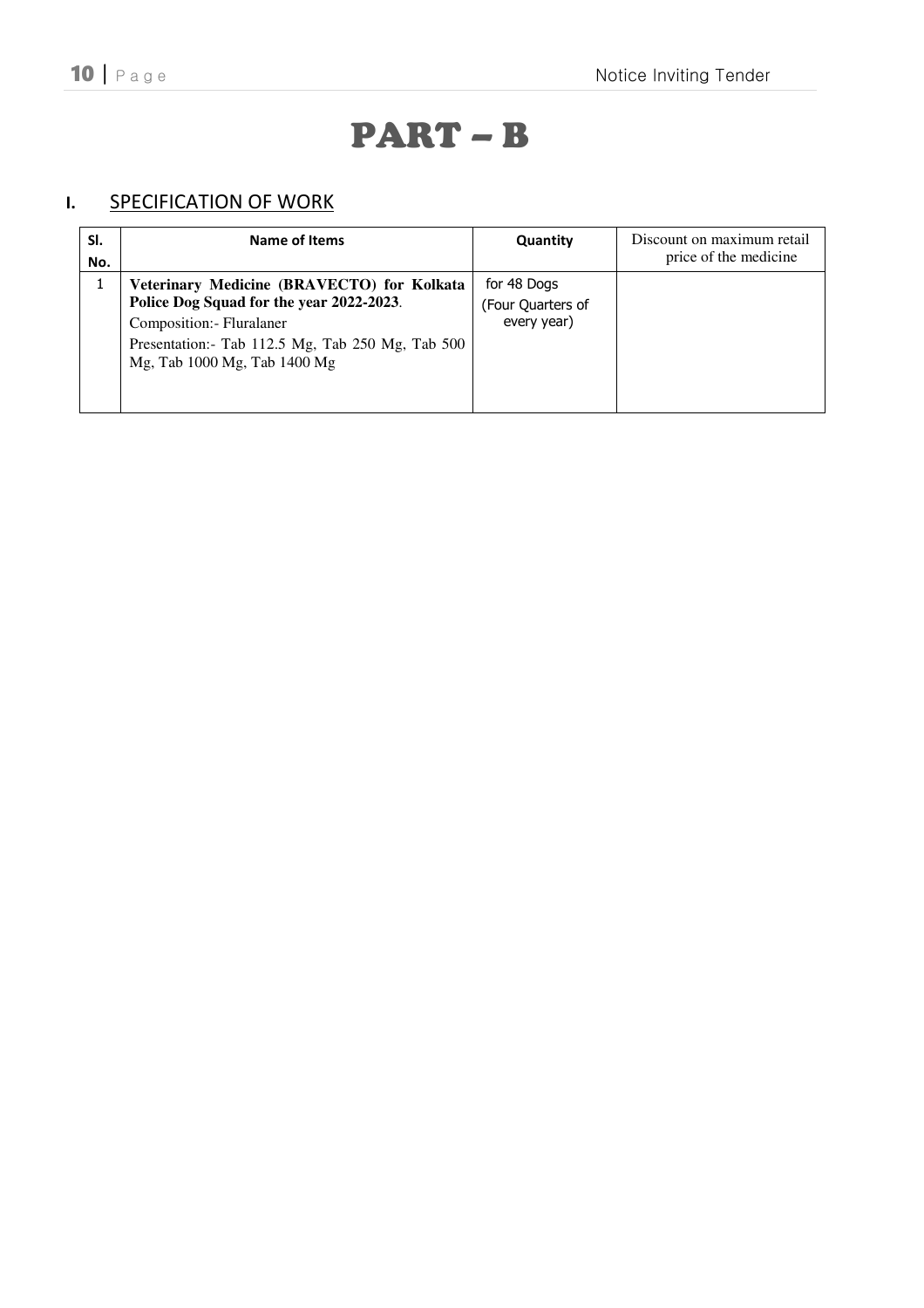# ANNEXURES

[ To be submitted in following Format ]

#### **ANNEXURE – I**

### **DECLARATIONS**

Sir,

Having examined the Bid Documents of tender for Veterinary Medicine (BRAVECTO) for Kolkata Police Dog Squad for<br>the year 2022-2023. For the use of Kolkata Police, We, \_\_\_\_\_\_\_\_\_\_\_\_\_\_\_\_\_\_\_\_\_\_\_\_\_, offer to supply and deliver the year 2022-2023. For the use of Kolkata Police, We, \_\_\_\_\_\_\_\_\_\_\_\_\_\_\_\_\_\_\_\_\_\_\_\_\_ entire work in conformity with the Terms & Conditions laid down in the Tender Notice No. dated \_\_\_\_\_\_\_\_\_\_\_\_\_\_\_\_\_\_\_\_\_\_ and would abide by the same terms and conditions throughout the period of contract.

We, hereby also agree to execute a "Contractual Agreement'' with Kolkata Police based on all the terms & conditions laid down in the Tender Notice No. \_\_\_\_\_\_\_\_\_\_\_\_\_\_\_\_\_\_\_\_\_\_\_\_\_\_\_\_\_\_\_\_\_\_ dated \_\_\_\_\_\_\_\_\_\_\_\_\_\_\_\_\_\_\_\_\_ in the event of being selected as a successful Bidder.

We understand that you are not bound to accept the lowest or any bid you may receive.

We also understand that you have the right to revise the quantities and/or split the total order among the Bidders and/or procure the available and compatible items/ equipments under DGS&D Rate Contract.

 $\overline{\phantom{a}}$  , we can also the contract of  $\overline{\phantom{a}}$ Signature with date

Name in block letters

\_\_\_\_\_\_\_\_\_\_\_\_\_\_\_\_\_\_\_\_\_\_\_\_\_\_\_

\_\_\_\_\_\_\_\_\_\_\_\_\_\_\_\_\_\_\_\_\_\_\_\_\_\_\_\_\_

Seal of the Company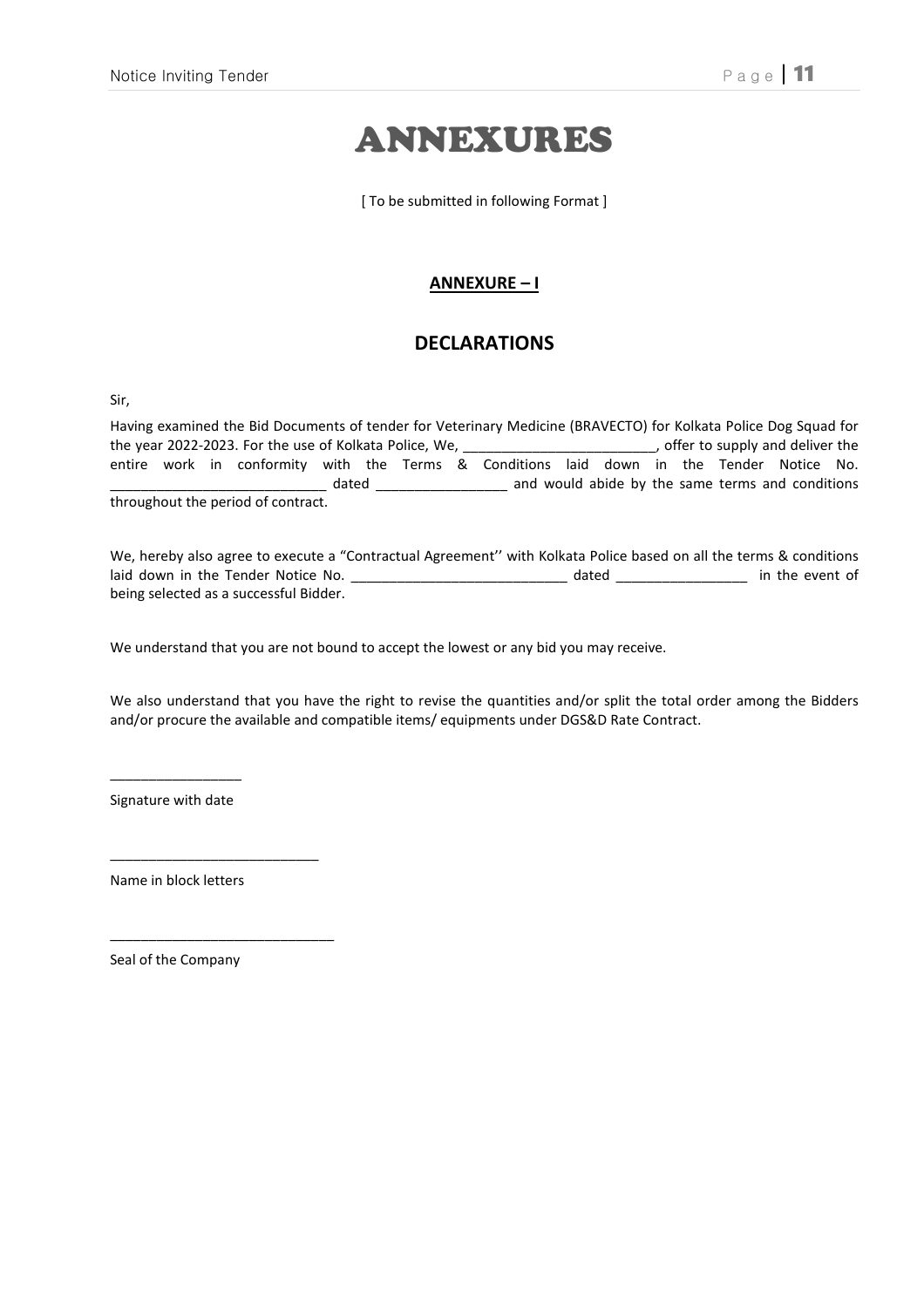#### **ANNEXURE – II**

#### **UNDERTAKING REGARDING BLACKLISTING**

[ To be executed on Rs.10/- non Judicial Stamp paper and duly notarized ]

| l/we                                                                                                       |  |
|------------------------------------------------------------------------------------------------------------|--|
| Contractor/Partner or Sole Proprietor (Strike out the word which is in applicable) of (Firm of contractor) |  |
| do hereby declare and solemnly affirm that the individual firm/ companies                                  |  |
| M/s<br>have not been blacklisted during last 5                                                             |  |
| years by the Union or State Government and the individual/firm/companies blacklisted by the Union or State |  |
| Governments or any partner or shareholder thereof are not directly or indirectly connected with or has any |  |
| subsisting interest in business of my firm.                                                                |  |

Deponent

\_\_\_\_\_\_\_\_\_\_\_\_\_\_\_\_\_\_\_\_\_\_\_\_\_\_\_ Dated \_\_\_\_\_\_\_\_\_\_\_\_\_\_ Address \_\_\_\_\_\_\_\_\_\_\_\_\_\_\_\_\_\_\_\_\_\_\_\_\_

\_\_\_\_\_\_\_\_\_\_\_\_\_\_\_\_\_\_\_\_\_\_\_\_\_\_\_\_\_\_\_\_

I do hereby solemnly declare and affirm that the above declaration is true and correct to the best of my knowledge and belief. No part of it is false and it conceals nothing.

Dated : \_\_\_\_\_\_\_\_\_\_\_\_\_\_ Deponent \_\_\_\_\_\_\_\_\_\_\_\_\_\_\_\_\_\_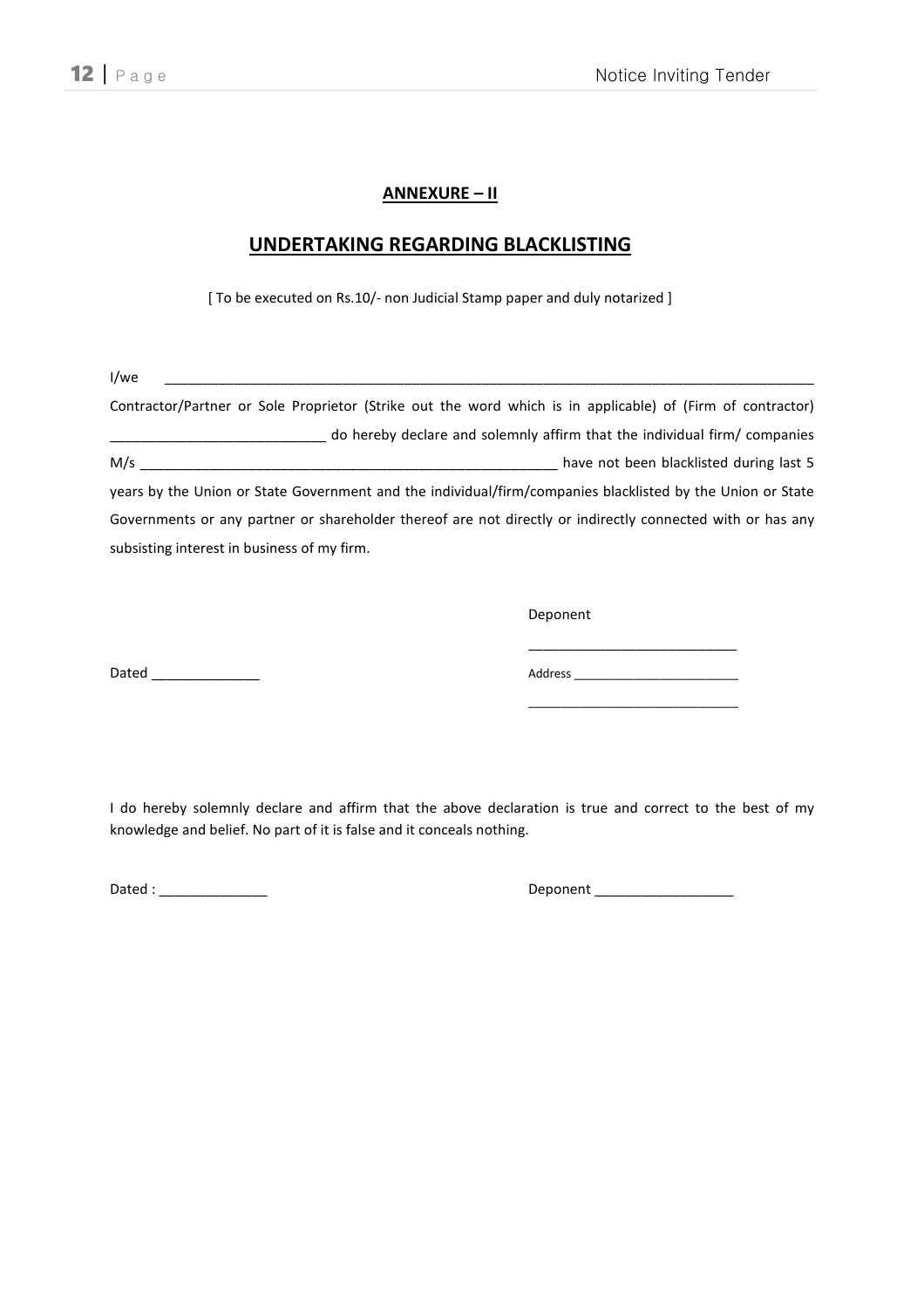#### **ANNEXURE – III**

#### **SECURITY DEPOSIT (SD)**

[ To be stamped in accordance with Stamp Act ]

Ref: Bank Guarantee No. Date: 2008. Communication of the United States of the United States of the United States of the United States of the United States of the United States of the United States of the United States of t

To

Dear Sir,

WHEREAS .................................................................................................................. (Name of bidder) hereinafter called "the bidder" has undertaken, in pursuance of Contract dated, ......................... (hereinafter referred to as "the Contract") **sealed tender for Supply of veterinary Medicine for Kolkata Police Dog Squad** AND WHEREAS it has been stipulated in the said Contract that the Bidder shall furnish a Security Deposit ("the Guarantee") from a scheduled bank for the sum specified therein as security of **Sealed Tender for Supply of veterinary Medicine for Kolkata Police Dog Squad.** 

WHEREAS we \_\_\_\_\_\_\_\_\_ ("the Bank", which expression shall be deemed to include it successors and permitted assigns) have agreed to give Kolkata Police the Guarantee:

THEREFORE the Bank hereby agrees and affirms as follows:

- 1. The Bank hereby irrevocably and unconditionally guarantees the payment of all sums due and payable by the Bidder to Kolkata Police Under the terms of their Agreement dated **on account of any breach of terms and conditions of the said contract related** to partial non-implementation and/ or delayed and/ or defective implementation. Provided, however, that the maximum liability of the Bank towards Kolkata Police under this Guarantee shall not, under any circumstances, exceed example in aggregate.
- 2. In pursuance of this Guarantee, the Bank shall, immediately upon the receipt of a written notice from Kolkata Police stating full or partial non-implementation and/ or delayed and/ or defective implementation, which shall not be called in question, in that behalf and without delay/demur or set off, pay to Kolkata Police any and all sums demanded by Kolkata Police Under the said demand notice, subject to the maximum limits specified in Clause 1 above. A notice from Kolkata Police to the Bank shall be sent at the following address:

Attention Mr

 $\frac{1}{2}$  ,  $\frac{1}{2}$  ,  $\frac{1}{2}$  ,  $\frac{1}{2}$  ,  $\frac{1}{2}$  ,  $\frac{1}{2}$  ,  $\frac{1}{2}$  ,  $\frac{1}{2}$  ,  $\frac{1}{2}$  ,  $\frac{1}{2}$  ,  $\frac{1}{2}$  ,  $\frac{1}{2}$  ,  $\frac{1}{2}$  ,  $\frac{1}{2}$  ,  $\frac{1}{2}$  ,  $\frac{1}{2}$  ,  $\frac{1}{2}$  ,  $\frac{1}{2}$  ,  $\frac{1$ 

- 3. This Guarantee shall come into effect immediately upon execution and shall remain in force for a period of **1 (one) year** from the date of its execution.
- 4. The liability of the Bank under the terms of this Guarantee shall not, in any manner whatsoever, be modified, discharged, or otherwise affected by
	- i) Any change or amendment to the terms and conditions of the Contract or the execution of any further Agreements.
	- ii) Any breach or non-compliance by the Bidder with any of the terms and conditions of any Agreements/ credit arrangement, present or future, between Bidder and the Bank.
- 5. The BANK also agrees that Kolkata Police at its option shall be entitled to enforce this Guarantee against the Bank as a Principal Debtor, in the first instance without proceeding against Bidder and not withstanding any security or other guarantee that Kolkata Police may have in relation to the Bidder's liabilities.
- 6. The BANK shall not be released of its obligations under these presents by reason of any act of omission or commission on the part of Kolkata Police Or any other indulgence shown by Kolkata Police Or by any other matter or thing whatsoever which under law would, but for this provision, have the effect of relieving the BANK.
- 7. This Guarantee shall be governed by the laws of India and only the courts of Kolkata shall have exclusive jurisdiction in the adjudication of any dispute which may arise hereunder.

Dated this the ………………… Day of ………………………

Witness

(Name) Bank Rubber Stamp (Official Address) (Name)

(Signature) (Signature)

 Designation with Bank Stamp Plus Attorney as per Power of Attorney No.

Dated: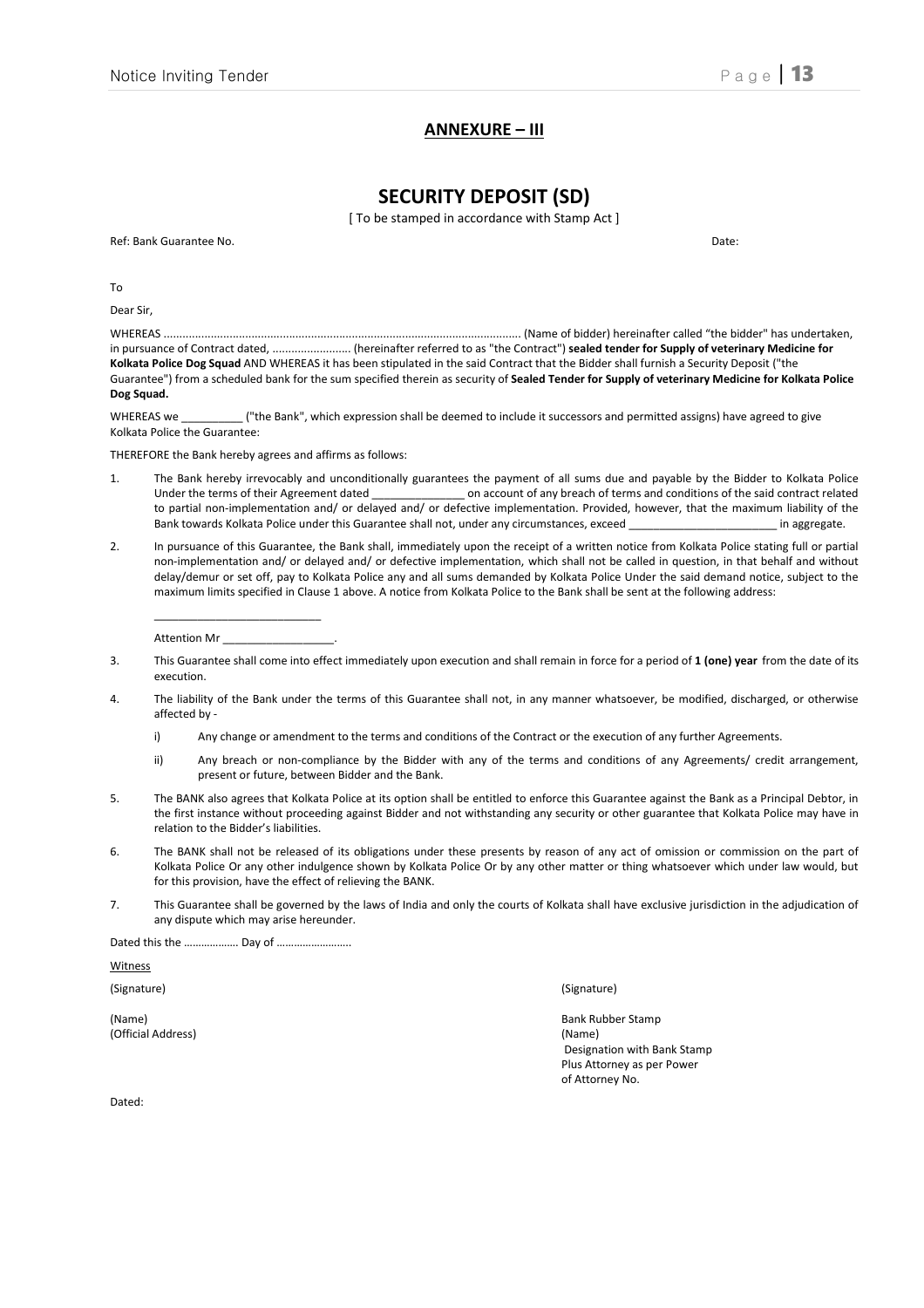#### **ANNEXURE – IV**

## **MANUFACTURER'S AUTHORIZATION LETTER** [if applicable]

| TENDER NOTICE NO. |                                                                                                                                                                                                                                                                                                                                                       |
|-------------------|-------------------------------------------------------------------------------------------------------------------------------------------------------------------------------------------------------------------------------------------------------------------------------------------------------------------------------------------------------|
| To                |                                                                                                                                                                                                                                                                                                                                                       |
|                   |                                                                                                                                                                                                                                                                                                                                                       |
|                   | did not a control and having production facilities at the control of the control of the control of the control o                                                                                                                                                                                                                                      |
|                   |                                                                                                                                                                                                                                                                                                                                                       |
|                   |                                                                                                                                                                                                                                                                                                                                                       |
|                   | (hereinafter, the "Bidder") to submit a proposal of<br>the following Products produced by us, for the Supply Requirements associated with the above Tender                                                                                                                                                                                            |
| warranty terms.   |                                                                                                                                                                                                                                                                                                                                                       |
|                   | We assure you that in the event of _____________________________, not being able to fulfill its obligation as our Service<br>Provider in respect of our standard Warranty Terms we would continue to meet our Warranty Terms through<br>alternate arrangements and also provide spares in accordance with the Tender for the period of 2 (Two) years. |
| Name              | In the capacity of                                                                                                                                                                                                                                                                                                                                    |
| Signed            |                                                                                                                                                                                                                                                                                                                                                       |
|                   | Duly authorized to sign the authorization for and on behalf of :                                                                                                                                                                                                                                                                                      |
|                   |                                                                                                                                                                                                                                                                                                                                                       |

Note: This letter of authority must be on the letterhead of the manufacturer, must be signed by a authorized person of the organization who is competent and having the power of attorney to bind the Producer, and must be included by the Bidder in its bid as specified in the Instructions to Bidders.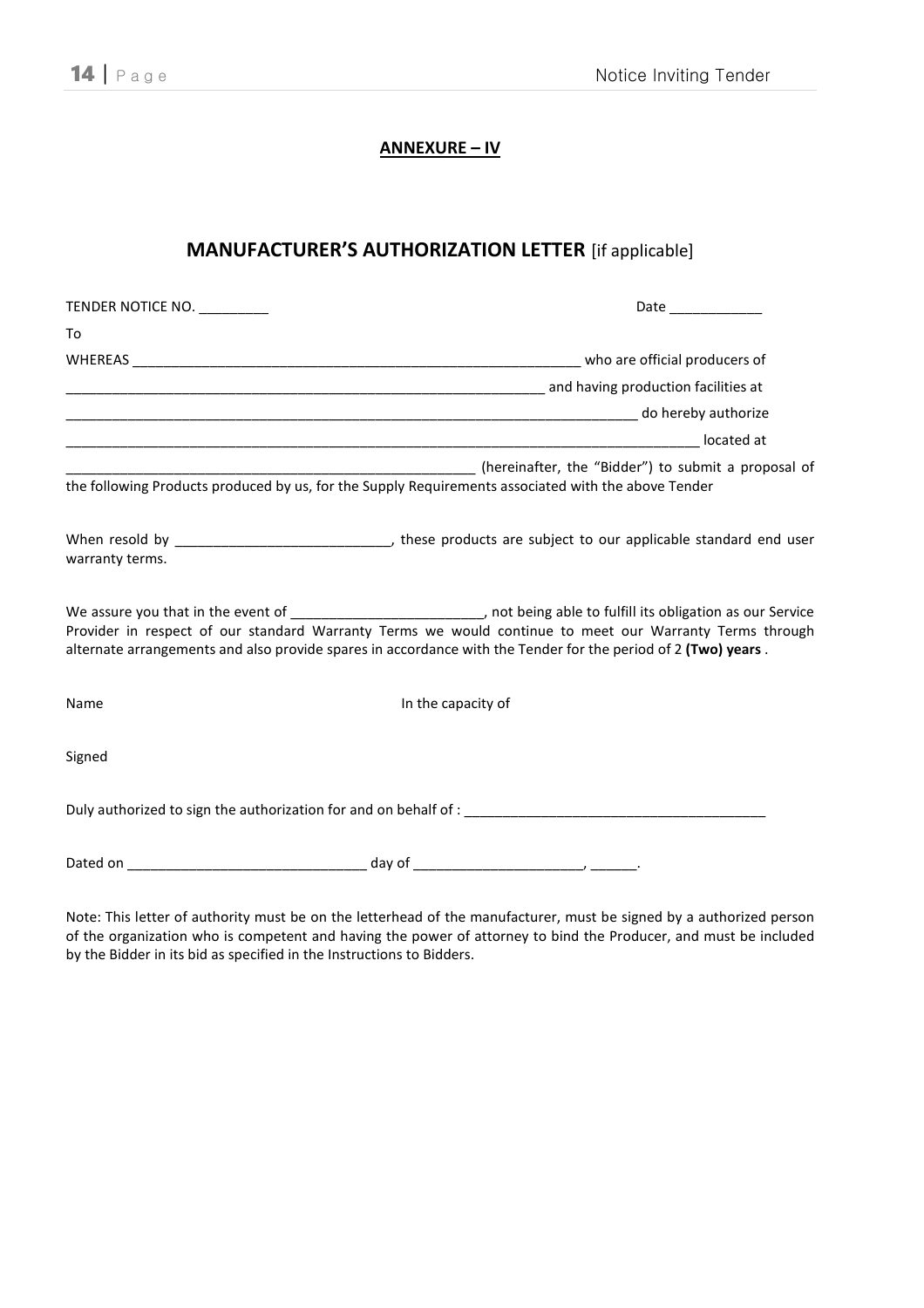#### **ANNEXURE – V**

#### **AGREEMENT**

#### [ To be stamped in accordance with Stamp Act ]

ARTICLES of Agreement made this day of between the GOVERNOR of the STATE of WEST BENGAL (hereinafter referred to as the GOVERNOR which expression shall his successor in his office and assigns) of the ONE PART AND Shri/Smt./Miss Son/daughter/wife/widow of \_\_\_\_\_\_\_\_\_\_\_ carrying on business under the name & styled of M/s. \_\_\_\_\_\_\_\_\_\_\_of \_\_\_\_\_\_\_\_\_\_\_\_\_, hereinafter referred to as the 'CONTRACTOR' (which expression shall unless excluded by or repugnant to the context be deemed to include the respective heirs, executors, administrators, representatives and permitted assigns of the OTHER PART. WHEREAS the Contractor has submitted a tender for The Molkata police for the period from a day of The at the rate Rs. \_\_\_\_\_ (Rupees ) Only Including delivery and other charges to any place where the Kolkata police Officers are situated and

the said tender has been accepted by the Commissioner of Police, Kolkata for and on behalf of the 'Governor'.

#### **WITNESSETH and it is hereby agreed as follows : -**

- 1. THAT the Contractor shall supply the quantities of goods mentioned in the 'SCHEDULE' as per sample submitted by the Contractor at the rate mentioned therein including delivery and other charges to any place where the Kolkata police Officers are situated.
- 2. THAT the Contractor shall deposit with the Commissioner of Police, Kolkata Rs\_\_\_\_\_\_\_\_\_ (Rupees \_\_\_\_\_\_\_\_ ) Only as Security for the fulfillment of the terms and conditions of this Agreement containing on the Part of the Contractor.
- 3. In the event of the Contractor failing to make a Security Deposit in the matter hereinafter mentioned, the Commissioner of Police, Kolkata or any Officer authorized on behalf of him, May at his discretion, forfeit the earnest money lodged with this tender and cancel the acceptance of the tender.
- 4. The Contractor shall supply such goods contracted for, within the scheduled time specified in the schedule hereto.
- 5. If the Contractor by any cause, other than his own neglect or default be prevented or delayed from supplying goods within the period as mentioned in the PARA-4, the period of supply may be extended by the Commissioner of Police, Kolkata on his being satisfied that reasonable grounds exists for such extension.
- 6. If the Contractor fails to supply article/ goods as per terms & conditions of the TENDER NOTICE and/or acceptance letter and/or Contract of Agreement and in accordance with the accepted samples, the Commissioner of Police, Kolkata or any Officer authorised by him on his behalf, without any notice to the Contractor, forfeit the Security Deposit and/or black-list the firm/Contractor.
- 7. All the terms and conditions of the TENDER NOTICE and acceptance letter are binding on the Contractor.
- 8. If the Contractor shall fail to comply with any order as in Clause-4 mentioned or in an extended period under Clause or if goods supplied be not up to the standard then the Commissioner of Police, Kolkata or any Officer authorized by him on his behalf, may, without any notice to the Contractor, purchase elsewhere the goods required and in the case of defective goods, the Contractor shall at his own expense, remove such defect goods. Any goods, so purchased shall be considered as part of the minimum quantity which the Commissioner of Police, Kolkata is bound to take as hereinafter mentioned. Any loss incurred by reason of the price paid for such goods above the accepted rate or any other loss or expense incurred by reason of default of the Contractor, may be deducted from any bills or any money payable to the Contractor or from the Security Money to be deposited by the Contractor, otherwise recover the same by any other process of law. The Contractor shall be liable for any loss which the government may sustain on that account but the contractor shall not be entitled to any gain on purchase made against default.
- 9. Delivery of goods shall not be taken into stock until such goods have been inspected and considered to be fit for being accepted and taken into stock by the Inspection Committee/ Acceptance Committee of the Stores.
- 10. THAT the Commissioner of Police, Kolkata or any Officer authorized in that behalf shall inspect such goods delivered by the Contractor and duly taken into stock and reserves the right to reject the supply even after being taken into stock if it seems not according to the approved samples.

THIS contract shall not be sublet or assign either wholly or in part without the previous written permission of the Commissioner of Police, Kolkata or any Officer authorized in that behalf by him and on breach of this provision, the Commissioner of Police, Kolkata or any other Officer authorised in that behalf by him may determine the contract and forfeit the Security Deposit and the Contractor shall have no claim for loss thereby resulting to him on any account whatsoever.

On any breach by the Contractor of any of the terms and conditions herein on the part of the Contractor contained, the Commissioner of Police, Kolkata or any Officer authorized in that behalf by him may in addition, to recover any loss sustained, terminate the contract on "SEVEN DAYS' NOTICE" to the Contractor. The decision of the Commissioner of Police, Kolkata shall be final on any question as to extent, meaning or construction of the Schedule or any description, process or other matter contained therein mentioned.

#### **S C H E D U L E**

| Item<br>Nos. | Description of specification of materials and<br>articles to be supplied. | Approximate quantity of each<br>to be supplied | <b>UNIT</b> | Rate in Words & in Figures |  |
|--------------|---------------------------------------------------------------------------|------------------------------------------------|-------------|----------------------------|--|
|              |                                                                           |                                                |             |                            |  |

Signed and delivered for and on behalf Of the GOVERNOR of the STATE OF WEST BENGAL, by the Commissioner of Police, Kolkata in presence of

Signed and delivered for and on behalf Of the……………………………………………………………………………………………

In presence of ……………………………..

………………………………………………..…….